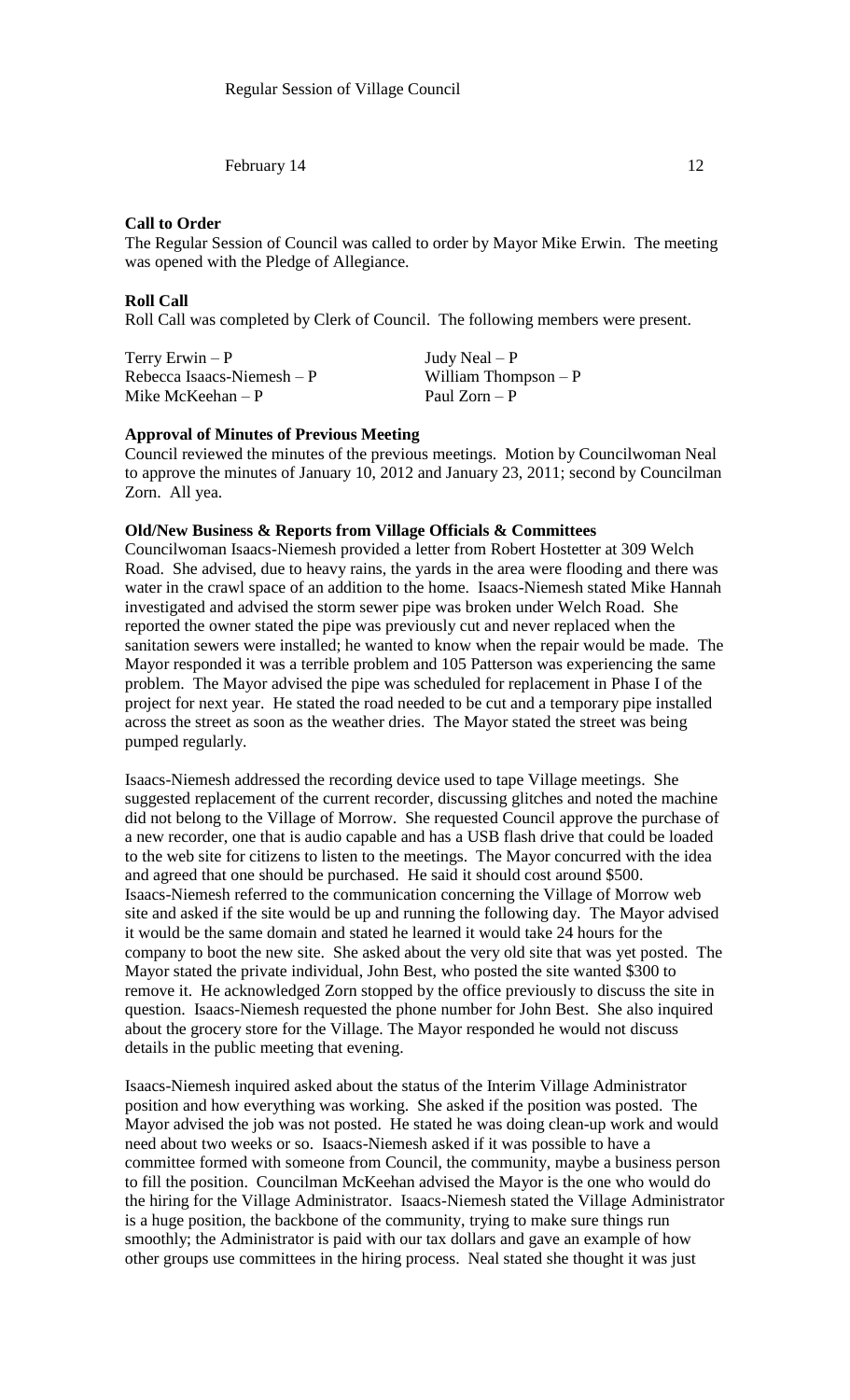semantics; the Mayor has the authority to select someone of his choosing and Council would approve after he selects. The Mayor stated he could appoint someone with the approval of Council. McKeehan stated there are six seated Council members; why would we need to appoint a committee. Isaacs-Niemesh asked where would the position be advertised and how will we plan to do that. Zorn stated Warren County has a link where positions are posted; he suggested posting on the web as an advertisement. He advised the Mayor would know the right timing on that.

Zorn reported the Neighborhood Watch meeting would be held on February 21, 2012 at 7pm at the Municipal Building. He advised flyers were placed at the Post Office and Library. The next subsequent meeting would be April 13, 2012, a class on Cyber Bullying. Zorn stated it would very educational and asked those present to spread the word. Councilman Terry Erwin stated employees would post the notice on the sign across the road near the salt bin. Zorn discussed the farmer's market. He stated he joined a free web site, pick-a-pepper.com. The site tells where markets are located and you can place an order. He stated the village could have a farmer's market. He advised he would pursue it further and provide additional information. He also asked if the police cruiser was listed for sale. The Mayor advised a Resolution would need to be passed that evening to place the car for sale on Gov Deals. Zorn stated he would report on the Building Committee the next month.

Councilman Thompson discussed direction for the Beautification Committee. He asked the Mayor if he planned to serve on behalf of the Zoning Inspector who was the third member on the Beautification Committee. The Mayor stated as soon as Council finds someone or someone is appointed for Zoning, that individual would serve on the committee. In the interim, Thompson stated he would forward an email to the Mayor along with Neal, advising of the committee meetings. Thompson stated he is getting input from citizens regarding what they would like to see in the way of beautification. The suggestions included plantings at the Point and bridge painting. He advised he would research Village minutes regarding prior bridge painting efforts. Thompson reported Neal discussed a professional mural, previously proposed by Bruce Miller on the exposed side of Blanchester Lumber's storage shed. He stated it might cost as much as \$25K; Thompson advised he planned to look into obtaining a grant. Thompson wishes to paint a mural on Pike Street in a high traffic area. He reported Little Miami High School, Salem Township, two Council members, two businesses and citizens have expressed interest. Fund raising may be required; he has five potential student volunteers. Thompson plans to meet with the students, have a committee meeting within a month and provide more information. McKeehan inquired about the businesses interested in the mural. Thompson stated Mike Tober was one of the businesses.

Neal stated she was excited about the mural project. She asked Isaacs-Niemesh about the status of the Duke Energy account changes. Isaacs-Niemesh advised she gave the information to the former Village Administrator prior to her retirement and was not positive about the status of the Ordinance. Solicitor Oda advised the Ordinance passed; the minutes are the official record. He stated he forwarded the Ordinance to the Clerk of Council. The Mayor stated he would check on the Duke Energy status the following day.

Neal welcomed the new florist shop in town at 240 Main Street, Flowers from the Rafters. She advised she attended a Parks Committee meeting and reported the World Choir Games would be held in Cincinnati, the first time in the U.S. She solicited volunteers in all areas, interpreters, etc. and advised the Little Miami Women's Choir would be participating. The World Choir Games will be held July 4th to 14th, 2012. Neal also reported regarding the Police Committee; she stated she spoke with one citizen concerning a citation and resolved it.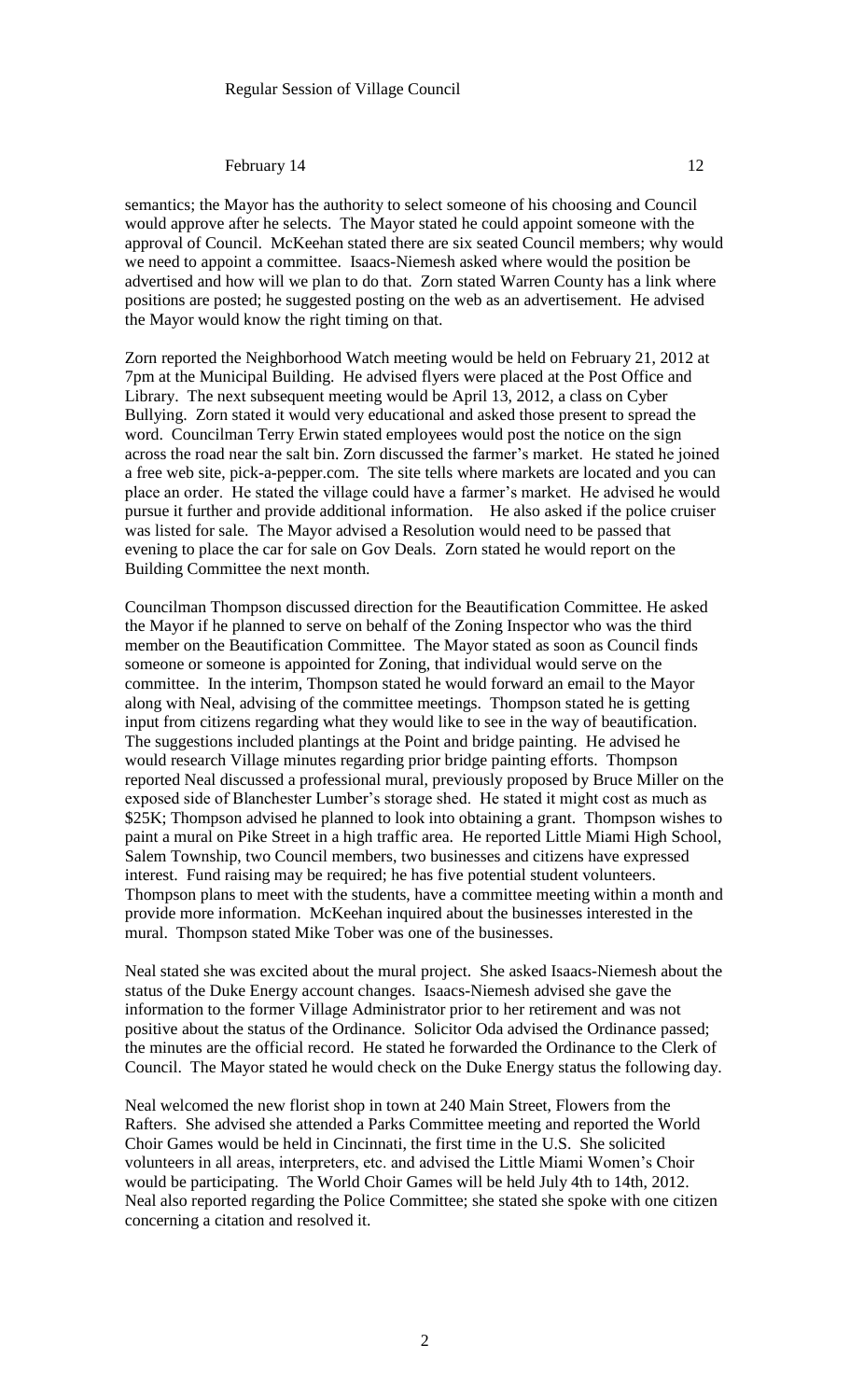McKeehan discussed the 2011 Food Drive, *March to Feed Those in Need*. He advised Terry Erwin and Paul Zorn worked with him last year; pick-ups were made on Sunday afternoon. McKeehan stated Terry Erwin would help again and asked if anyone else was interested, he welcomed their help. He advised, due to the success in 2011, he would like to continue it on a regular basis. He also advised he thought he had a person for but the individual accepted another position. He stated he thought Jesse McKeehan might be a good candidate as well; he is a co-owner of Timberline Builders and is a Chamber of Commerce member.

T. Erwin reported on the Parks Committee meetings. He stated they wished to renovate Phegley Park, landscape, clean it up and paint. He acknowledged Morrow to Morrow's previous help with the park. A representative from Duke Energy would do a walk through at the park on Wednesday; he stated he was hopeful a donation would be forthcoming. He advised more information would be provided. Terry Erwin also stated he liked the idea that Isaacs-Niemesh proposed on the Code of Ethics, adopting the same code the police and employees currently have. Isaacs-Niemesh commented and stated she thought that was where Council should start. Terry Erwin asked if the Council and Village were exposed as indicated on the letter he and others received from Thompson and subject to be sued. Oda explained legal ramifications. He stated our elected officials are not held personally liable for decisions they make as Council members when acting in the ordinary course and scope of their position. He gave details of the law.

Mayor Erwin reported he spoke with the County regarding a Comprehensive Plan for the Village which has been discussed over the last year. He advised he met with Stan Williams. He stated the Village was a member of the Regional Planning Commission and would pay no more than \$5,000, mostly for the materials for the development of a plan; the County would take care of most of the cost. He asked Chief Kilburn for comment. Kilburn advised Council to take a look at Harlan County's progress on their Comprehensive Plan which is coming along well; he felt both entities should work together. Kilburn stated he would advise Morrow Council of the next open public meeting for Harlan Township to discuss Comprehensive Plan; anyone can attend. Kilburn stated Harlan Township brought several people in; they toured Salem Township and Morrow. They liked what they saw and spoke highly of Morrow. The Mayor advised there were dollars available. He stated the original plan was written in 1979 and discussed the area and need for an up-to-date plan. The Mayor stated Morrow was a tourism and *bedroom* community. He advised the entire town could have input on the plan. Discussion followed. The Mayor stated a Resolution was needed to move forward. McKeehan stated Council needed to move forward on the plan. Oda provided the verbiage for the Resolution

Motion by McKeehan to adopt Resolution #2-12, authorizing the Mayor to enter into contract with Warren County, not to exceed \$5,000 to revise and update the Comprehensive Plan for Village of Morrow; second by Neal. Oda explained the requirements and stipulations regarding three readings or emergency passage. He stated a Resolution or Ordinance goes into effect thirty days after passage. If passed on an emergency basis, the Resolution or Ordinance goes into effect immediately. McKeehan stated he did not feel it was necessary to suspend the rules. Discussion followed regarding the time line for the plan preparation. The Mayor stated work on the plan by the County would start May 13, 2012. Neal noted in this case, the passage would not occur until the end of May. Isaacs-Niemesh asked what fund the money would be taken from to pay for the plan. McKeehan asked if everyone felt it was important to update the Comprehensive Plan. All responded yes.

Motion by Terry Erwin to suspend the rules and waive three readings of Resolution #2- 12; second by Zorn. Motion failed, four yea, two nay, Thompson and Isaacs-Niemesh. First Reading of Resolution #2-12 was completed.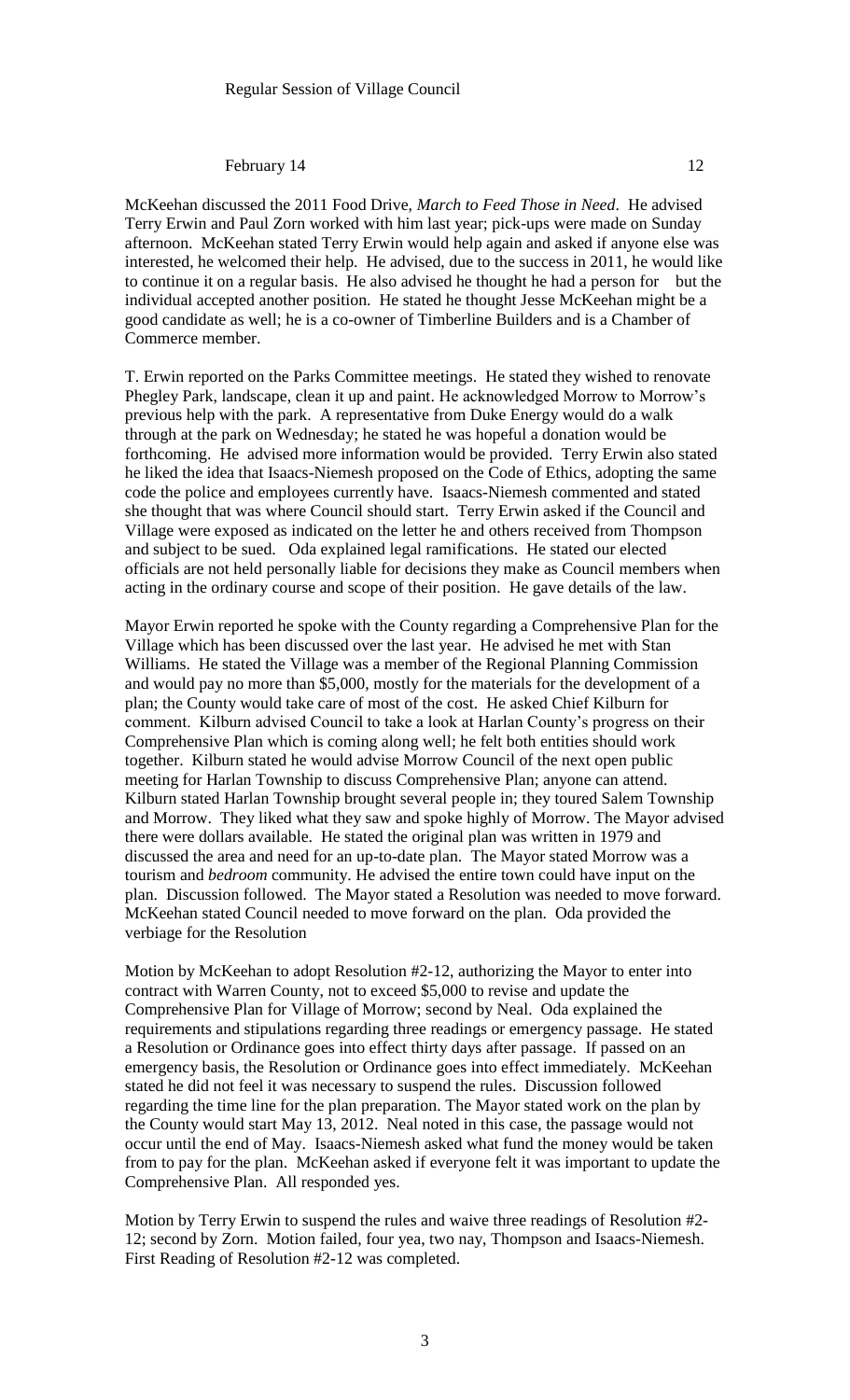Mayor Erwin advised the Village Water Plant requires a Class I Operations License for operation of the plant. He stated former Administrator Wade recommended an individual to fill the Water Plant operating requirements, work she previously performed. He stated an Ordinance was needed to enter into contract with Phil Kauffman who is performing the work now. The Mayor stated, by law, the Village is required to have someone here 3 ½ hours. He advised Mike Hannah is doing the daily operation. Sixty percent of Ward's salary was for the water plant. Discussion followed. The Mayor stated Ward spoke with several people before making the recommendation. Isaacs-Niemesh asked if Ward got any other quotes. The Mayor advised the gentleman would work 3  $\frac{1}{2}$  hours a week which is the minimum by law. He would receive \$750; it would be a month-tomonth agreement. Oda recommended Council pass it on an emergency basis.

Motion by Zorn to suspend the rules and waive three readings for Ordinance# 2-12; second by Neal. All yea. Motion by Neal to adopt Ordinance #2-12, to enter into contract with Phil Couffman to provide water services for \$750; second by Zorn. All yea.

The Mayor advised the Police requested an impound lot. He asked Oda to look into the requirements for setting up an impound lot for the Village of Morrow. Authorization was also requested to list one police cruiser taken out of service on Gov Deals for sale. Oda advised a Resolution was not required to sell Village property under \$10,000.

Motion by Terry Erwin; second by McKeehan to list the cruiser for sale on Gov Deals. All yea.

Mayor Mike Erwin discussed the feasibility of an emergency water connection at the west end of town with Western Water to protect the Village's ability to provide water in an emergency situation. He stated Western Water has the pit and master metering valve; there would not be a charge for connection. The valve would go in both directions. The Village's third well could be brought on line and the Village sell to Western Water by way of an agreement between the two entities. McKeehan explained. Yorkie Bryant requested to address the matter; he stated the Village does not want to lose its system. He provided information, stating when the Village hooks into Western Water, it may be setting itself up for problems and higher costs. Bryant stated he was afraid the Village would be taken over by them. Discussion followed. The Mayor asked Bryant if he would be willing to pay a utility to get the Village Water Plant's third well up to code. The Mayor advised the Village did not have the money to upgrade and rebuild the system we own. He stated he would like to upgrade the plant; that's a cash cow. There is the potential of earning \$30,000 a month. The Mayor advised the Village has lost income tax revenue. He stated without the water, we have nothing; we can't get rid of the water. Mr. Bryant stated he would not want to get rid of the water. Zorn advised he looked at this as plan B, an emergency only back-up system. He stated a Resolution or Ordinance should be enacted. Isaacs-Niemesh asked to table it. Oda stated Western Water has engaged in scorched earth litigation with municipalities and used federal litigation to void other contracts. The Mayor advised there is an option if the residents will pay for upgrades on the system.

Water increases were discussed. Isaacs-Niemesh and McKeehan gave statistics and historical information. Isaacs-Niemesh advised water rates had only been increased fifty cents in thirteen years. McKeehan stated in six years, several recommendations to raise water rates have been made to Council. The Mayor stated we will look into this a little further. We need to upgrade and not have EPA shut us down in the future.

The Mayor stated we have 2 million gallons of water unaccounted for on the system and if the Village purchased the water, the Village would pay for the 2 million gallons of water. He advised the Village would see improvements; the new operator is finding water system problems. Residents pay for upgrades, we could sell more water and bank that money. Mr. Gilbert commented that previously, the pit was run across the road,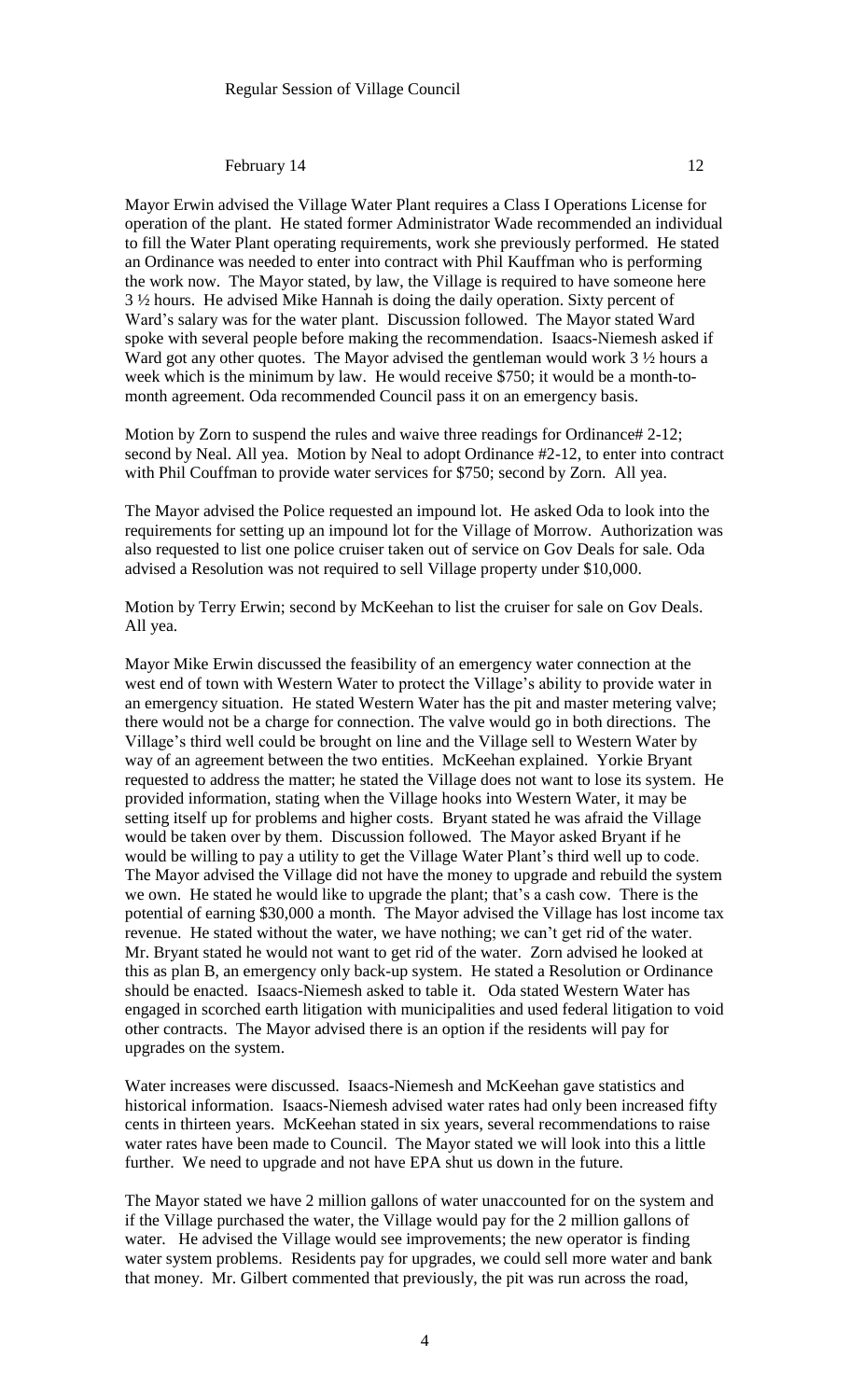blocking the Village from going out. Zorn asked if Council could have someone from Western Water come in to speak. Bryant stated Western's water is clean, but the cost is higher; Morrow water has some lime. The Mayor advised within ten years, the plant must be replaced.

Oda advised bonds needed to be switched out for Nathaniel Development for The Woodlands for erosion control, sidewalks and streets. He stated the development was moving the Surety Bond from Merchant's to PNC Bank; bonds are irrevocable letters of credit. He stated an Ordinance was needed, authorizing the bond substitution for sidewalks, etc. Discussion followed. Oda advised there was no impact to the Village.

Motion by Neal to suspend the rules and waive three readings of Ordinance# 3-12; second by Terry Erwin. All yea. Motion by Neal to adopt Ordinance# 3-12, authorizing Surety Bond substitution for The Woodlands of Morrow for irrevocable letter of credit for erosion, sidewalks and streets; second by Terry Erwin. All yea.

Mayor Erwin stated a new credit card was needed to replace a Sam's Credit Card, formerly held by the previous Administrator Rhonda Ward. The Mayor advised inadvertently Ward was actually responsible for the card used to purchase Village supplies and that needed to be corrected. Fiscal Officer Kathie Koehler stated a new application would need to be submitted to First National in Morrow. Neal asked if the card was paid every month. Koehler responded yes. Oda stated an Ordinance was needed to enter into agreement with First National Bank for a credit card.

Motion by McKeehan to suspend the rules and waive the rules for Ordinance # 4-12; second by Neal. All yea. Motion by McKeehan to adopt Ordinance# 4-12, authorizing Mayor to enter into contract with First National Bank for a credit card for Morrow Village; second by Neal. All yea. (Zorn was excused from the meeting prior to the vote.)

Koehler requested a Resolution to increase appropriations in the Fire Fund for \$1,250. She stated it was necessary to purchase a radio for the siren on top of the building. Thompson asked for clarification, The Mayor explained the siren alarms the first Wednesday each month; it is operated by radio. The radio is broken and needs to be replaced; emergency alert is required. The cost would be around \$250. A Resolution is needed, authorizing the Mayor to purchase a radio for the siren, adjusting line item 2401.

Motion by McKeehan to suspend the rules and waive three readings of Resolution# 3-12; second by Neal. All yea. Motion by McKeehan to adopt Resolution# 3-12, authorizing the Mayor to purchase a radio for the emergency alert siren, adjusting fund line #2401; second by Neal. All yea.

Koehler requested an Ordinance to decrease appropriations fund 4202 by \$89,553.94 for OPWC Well #3 to \$0. Oda gave explanation. He stated Morrow has an appointed Fiscal Officer which requires approval by Council to increase or decrease or adjust appropriations.

Motion by Isaacs-Niemesh to suspend the rules and waive three readings for Ordinance# 5-12; second by Terry Erwin. All yea. Motion by Isaacs-Niemesh to adopt Ordinance # 5-12, decreasing annual appropriation fund from \$89,553.94 to \$0; second by Terry Erwin. All yea.

Koehler requests approval to renew \$50,000 Certificate of Deposit currently earning 4.17%, expiring February 16, 2012 for one year only for 1% interest. Motion by McKeehan to approve renewal. All yea.

Standard Bank Reconciliation Reports by Fund and Fund Summary were provided from January 1, 2012 to February 5, 2012.